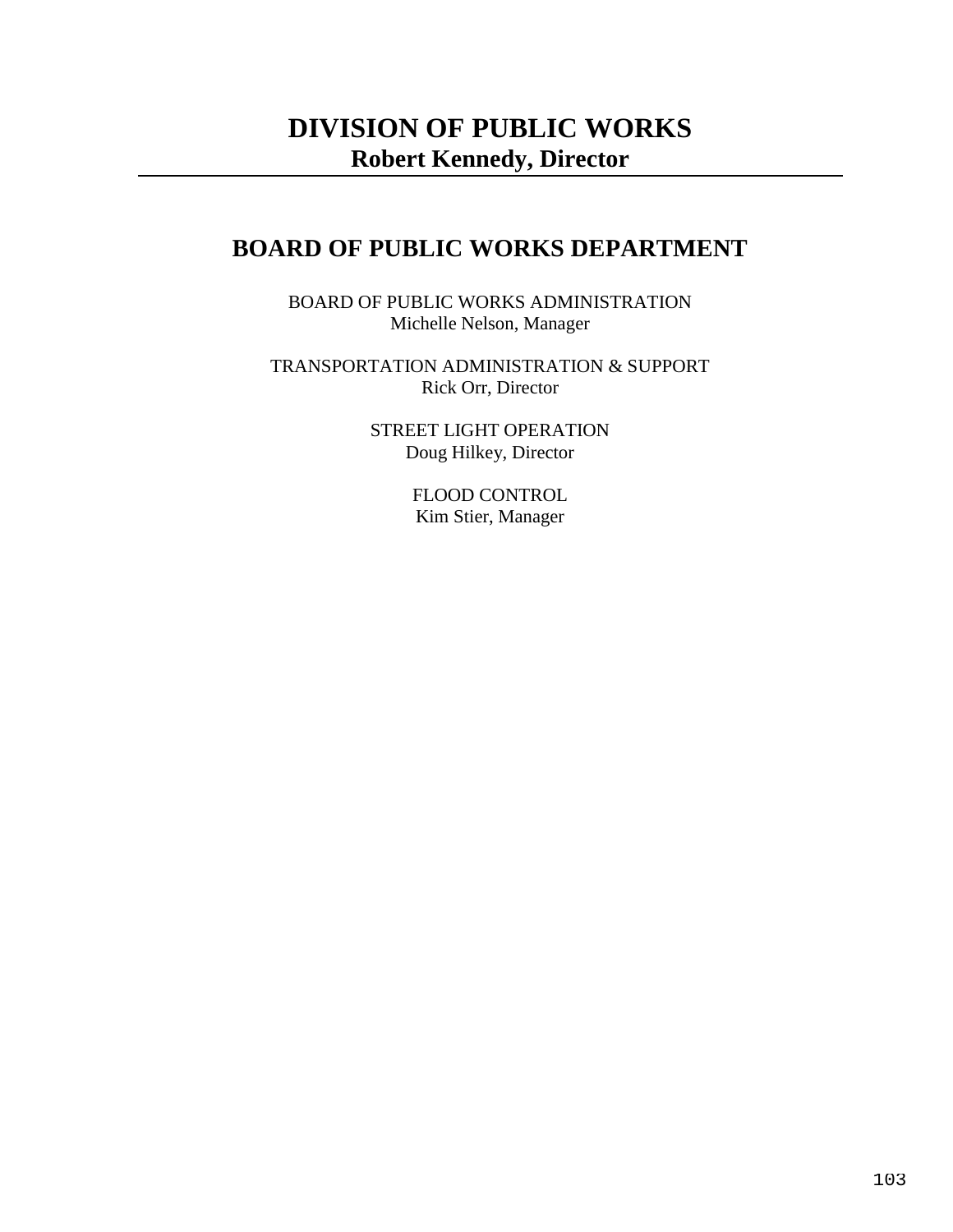# **DIVISION OF PUBLIC WORKS**

The City of Fort Wayne, Indiana Division of Public Works provides essential services that are an important part of our citizens' daily lives along with providing vital support to neighborhoods, businesses, and economic development projects.

The Public Works departments maintain and improve the city's systems for transportation; street and traffic lighting; leaf collection, street sweeping, snow and ice control; flood fighting and control; greenway trails, solid waste and recycling; and the city's fleet.

The division encompasses the

- Office of the Director
- Board of Public Works Administration\Barrett Law
- Transportation Administration & Support
- Traffic Engineering
- Transportation & Street Light Engineering
- Street Project Management
- Street Department
- Flood Control
- Solid Waste & Recycling
- Fleet Management
- **•** Greenway Trails

Together, we strive to provide exceptional services, advocate, develop, and maintain a strong transportation infrastructure and solid waste recycling/disposal system for our community. Funding for these departments and their projects comes from a variety of sources, including the General Fund, state gasoline taxes, and County Economic Development Income Taxes (CEDIT).

## **Goals and Objectives**

- 1. Annual adoption of priorities for street, curb, sidewalk, traffic, street lighting and related infrastructure improvement projects.
- 2. Increase opportunities for citizen input into project selection and prioritization.
- 3. Increase the efficiency and effectiveness of all departments. Use performance measures to evaluate efficiency and effectiveness.
- 4. Apply Six Sigma and other Total Quality Management approaches to Public Works services.
- 5. Provide convenient and effective solid waste removal services. Promote recycling and composting efforts to preserve land fill space in Allen County.
- 6. Enhance the use of Innovative Technology such as GIS in developing Public Works services.
- 7. Enhance opportunities for employee development and training.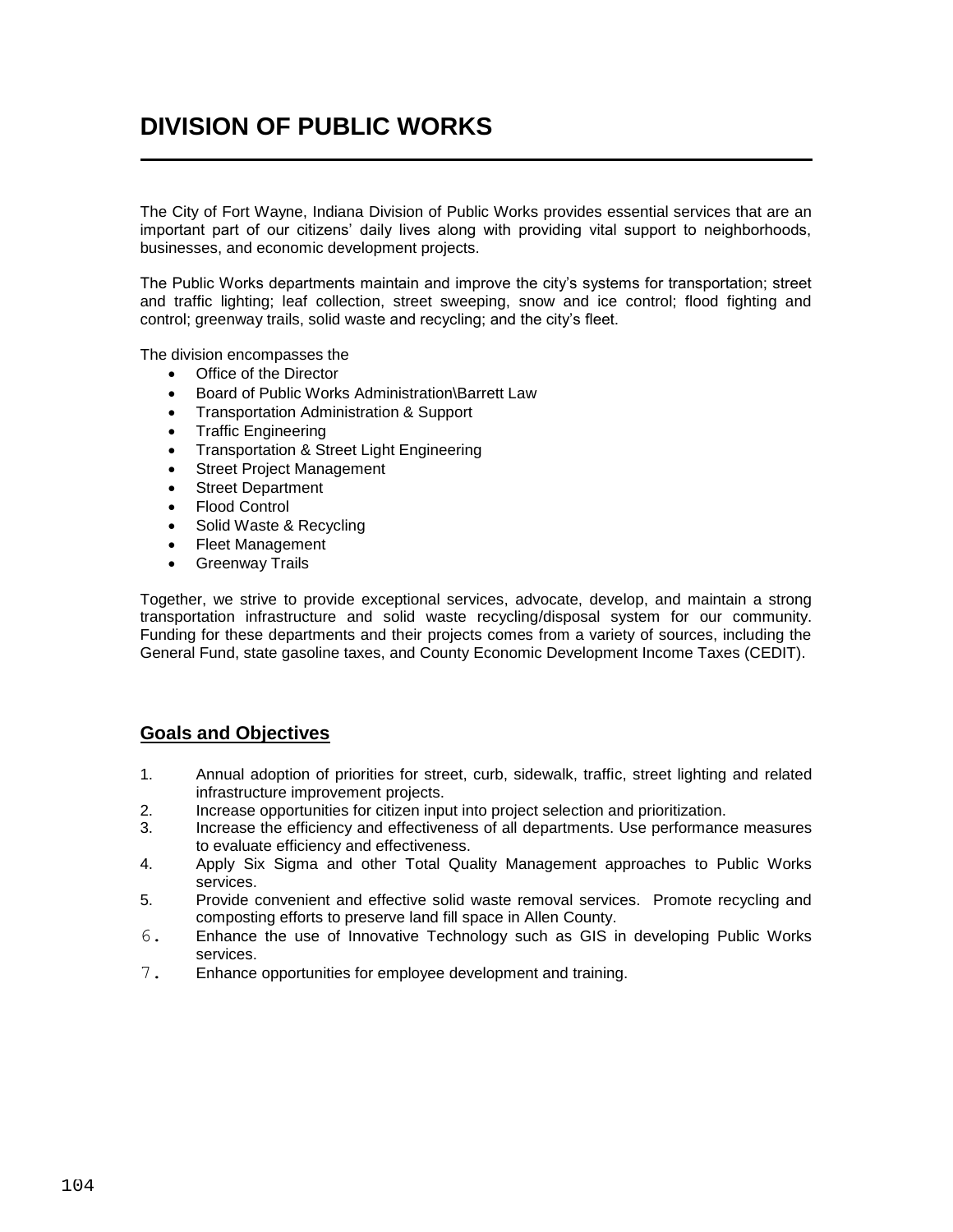## **Mission Statement**

The Office of the Board of Public Works supports the various departments of the Division of Public Works as necessary for the successful completion of capital improvements and the ongoing operation of much of the City's infrastructure.

## **Goals and Objectives**

- To respond to the citizens' need for reliable infrastructure and public services in a cost efficient and quality conscious manner.
- To assist citizens in accessing and utilizing Barrett Law funding for Public Works and Utilities capital and CEDIT infrastructure projects.
- To provide property assessment records for various title companies and the general public
- To assist citizens in obtaining permits for block parties, parades and other public assemblies
- To provide public information services to the general public as needed
- To provide notary public services for internal and external customers as needed
- To maintain all public records pertaining to various Public Works and Utilities projects
- To distribute bid specifications for various Public Works and Utilities projects
- To provide assistance to various contractors and consultants as they bid on and obtain Public Works and Utilities projects
- To provide clerical support to the Board of Public Works and the Board of Stormwater Management
- To assist in the selection and prioritization of Neighborhood CEDIT projects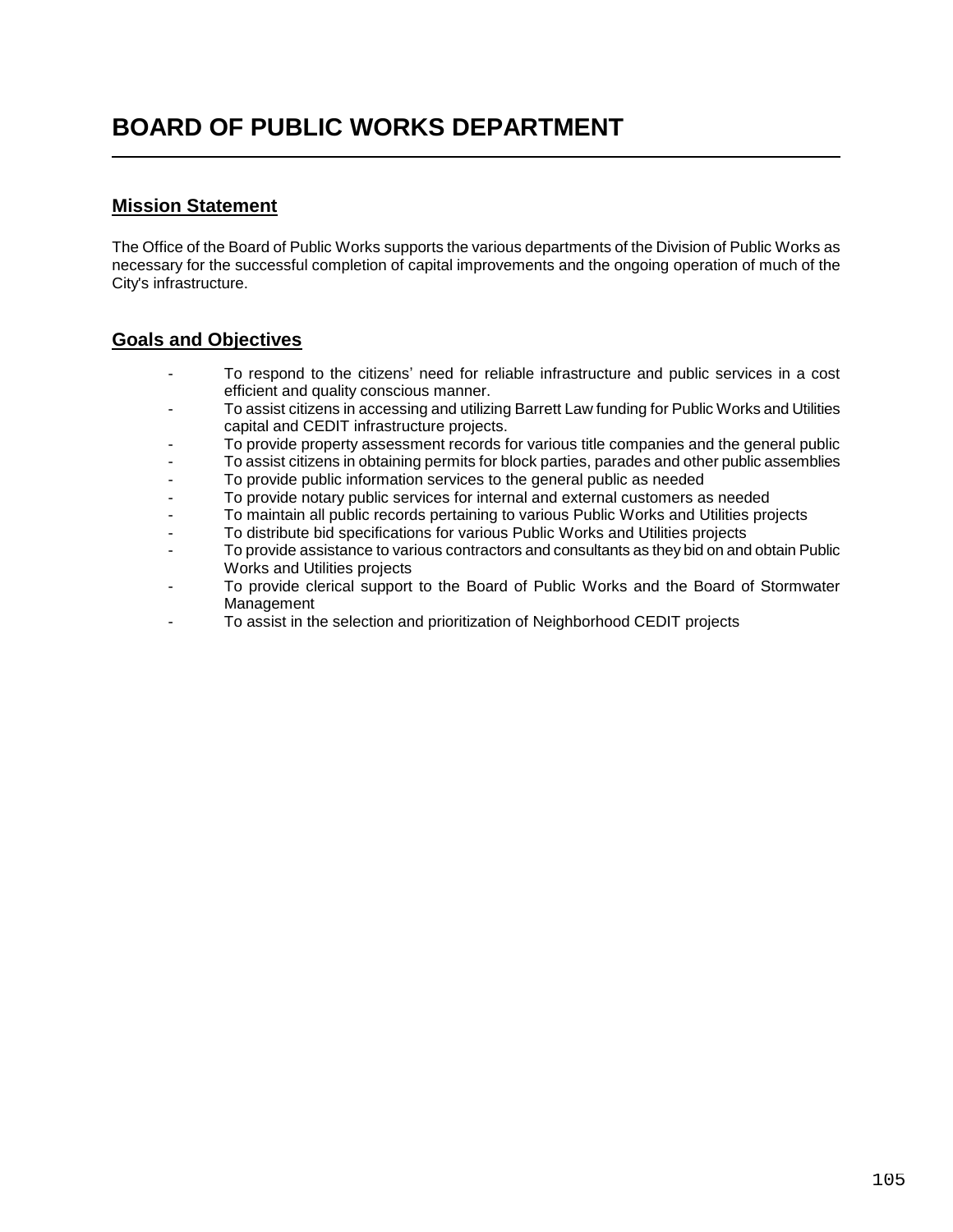## **Mission Statement**

The mission of the Flood Control Department is to ensure that property damage due to flooding is minimal by the continual monitoring of the early flood warning system ensuring that it is operational; upgrading our flood fighting strategies; maintaining our 14 plus miles of flood protection structures; and buying properties in the floodplain mitigating flood damages and creating storage for flood waters.

## **Goals and Objectives**

### **Fort Wayne/Allen County Flood Control Project**

 $\overline{a}$ 

As our flood control structures age; withstand significant flooding; and complying with the Army Corps of Engineers more rigid standards, keeping maintenance costs at a minimum will be a challenge in the coming years. Our department has and will continue to use smaller experienced contractors to repair/rehabilitate the flood control structures. This will allow us to effectively preserve and maintain our structures for the protection of Fort Wayne residents and keep maintenance costs at a minimum.

### **Federal Grants**

Flood Control continues to oversee the administration of three approved federal grants to acquire and demolish residential and commercial properties and remove them from the floodplain/floodway. Flood Control is currently underway in acquiring properties in the Junk Ditch and St. Mary's River area.

### **Community Rating System Program**

Flood Control has assumed the duties involving this federal program. The goal of the CRS Program is to encourage, by the use of flood insurance premium adjustments, Fort Wayne outreach activities beyond those required by the NFIP, saving citizens 10% a year on flood insurance premiums.

### **Upgraded Early Flood Warning System**

The Flood Control Department expanded its early flood warning system from 16 to 32 sites including precipitation, river and temperature gauges. The data from this system is critical to the National Weather Service for flood watches, warnings and crest predictions during a flood. This system was designed to be used by other City Departments, outside agencies and smaller communities in this area. Flood Control has budgeted to maintain the 32 sites to continue communicating as designed and for additional sensors to be added to the system for its expanded use.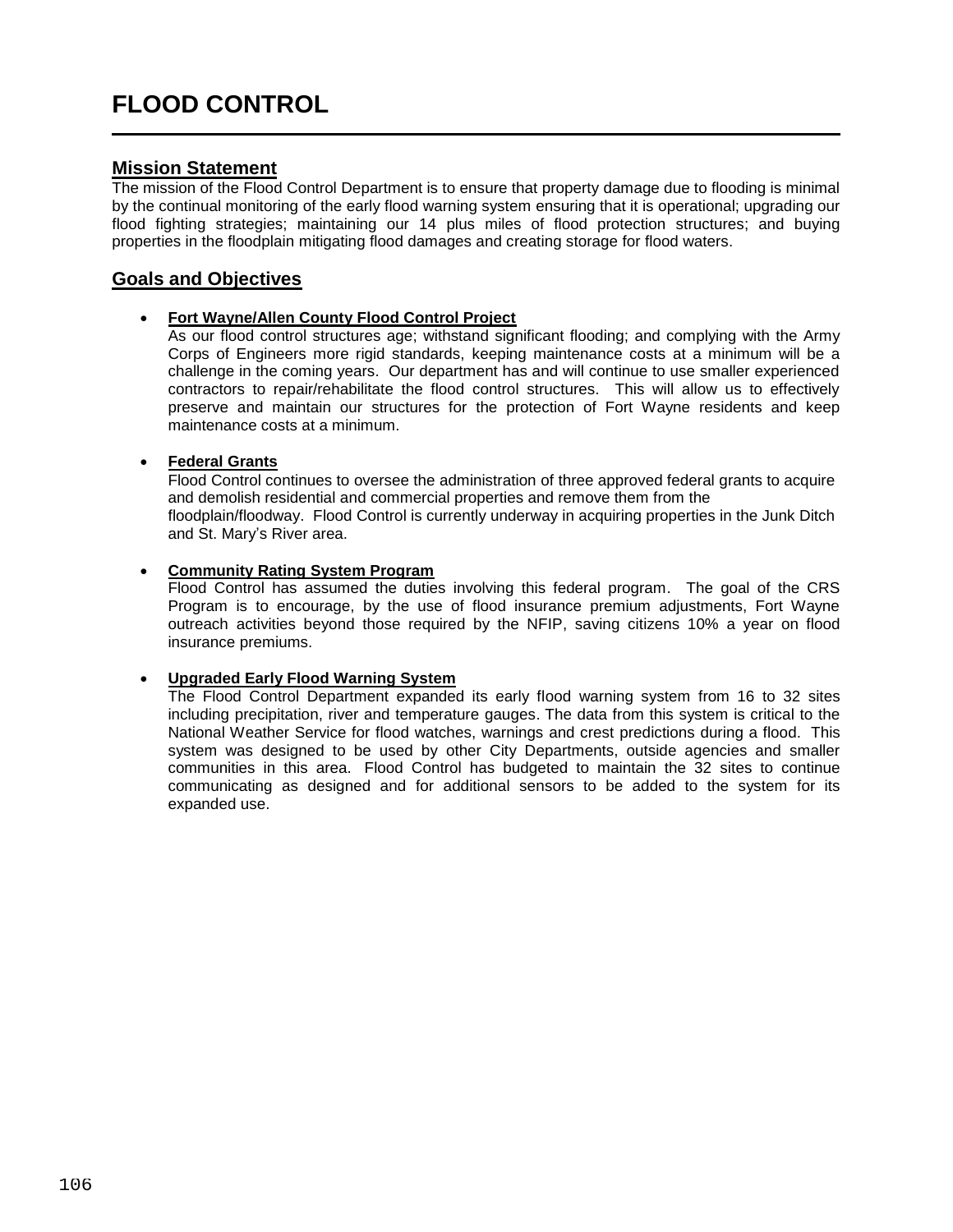# **STREET LIGHT OPERATIONS**

## **Mission Statement**

Street Light Operations is responsible for providing sufficient illumination to aid in safe and efficient movement of pedestrian and motorized traffic during the evening and night time hours, using the latest technology in design, installation and maintenance.

## **Goals and Objectives**

- 1) To design, construct and maintain the existing street lighting facilities for the citizens of Fort Wayne.
- 2) Continue pole identification program by installing tags on all street lighting facilities to aid in maintenance work.
- 3) Convert incandescent series circuit street lighting systems to high pressure sodium street lighting systems.
- 4) In 2007 the Hansen Management System was instituted allowing the Dept to better track work processes and inventory.
- 5) Replacement of concrete lighting poles in areas where we have noted deterioration.
- 6) Incorporate enhanced high pressure sodium lamps, in areas with older (15 years or more) lighting fixtures.
- 7) Continue to find ways to decrease energy consumption by use of new technology. LED lighting is on the forefront as we attempt to reach this goal.

| <b>Indicators</b>                | 2010<br>Actual | 2011<br>Actual | 2012<br><b>Estimate</b> | 2013<br><b>Projected</b> |
|----------------------------------|----------------|----------------|-------------------------|--------------------------|
| Street Light Bulb Replacement    |                | 3,066          | 3,100                   | 3,200                    |
| <b>Street Light Fixture</b>      | 355            | 322            | 350                     | 400                      |
| New Street Lights                | 85             | 173            | 175                     | 180                      |
| <b>Total Street Lights</b>       | 33,674         | 33,813         | 33,850                  | 33,875                   |
| <b>Accident Repairs</b>          | 153            | 144            | 150                     | 160                      |
| Identification Tags Installed    | 185            | 192            | 200                     | 210                      |
| Light Orders, Board Orders       | 15             | 16             | 18                      | 20                       |
| <b>Utility Locates</b>           | 4,805          | 6,497          | 6,750                   | 7,000                    |
| <b>Emergency Utility Locates</b> | 300            | 278            | 300                     | 300                      |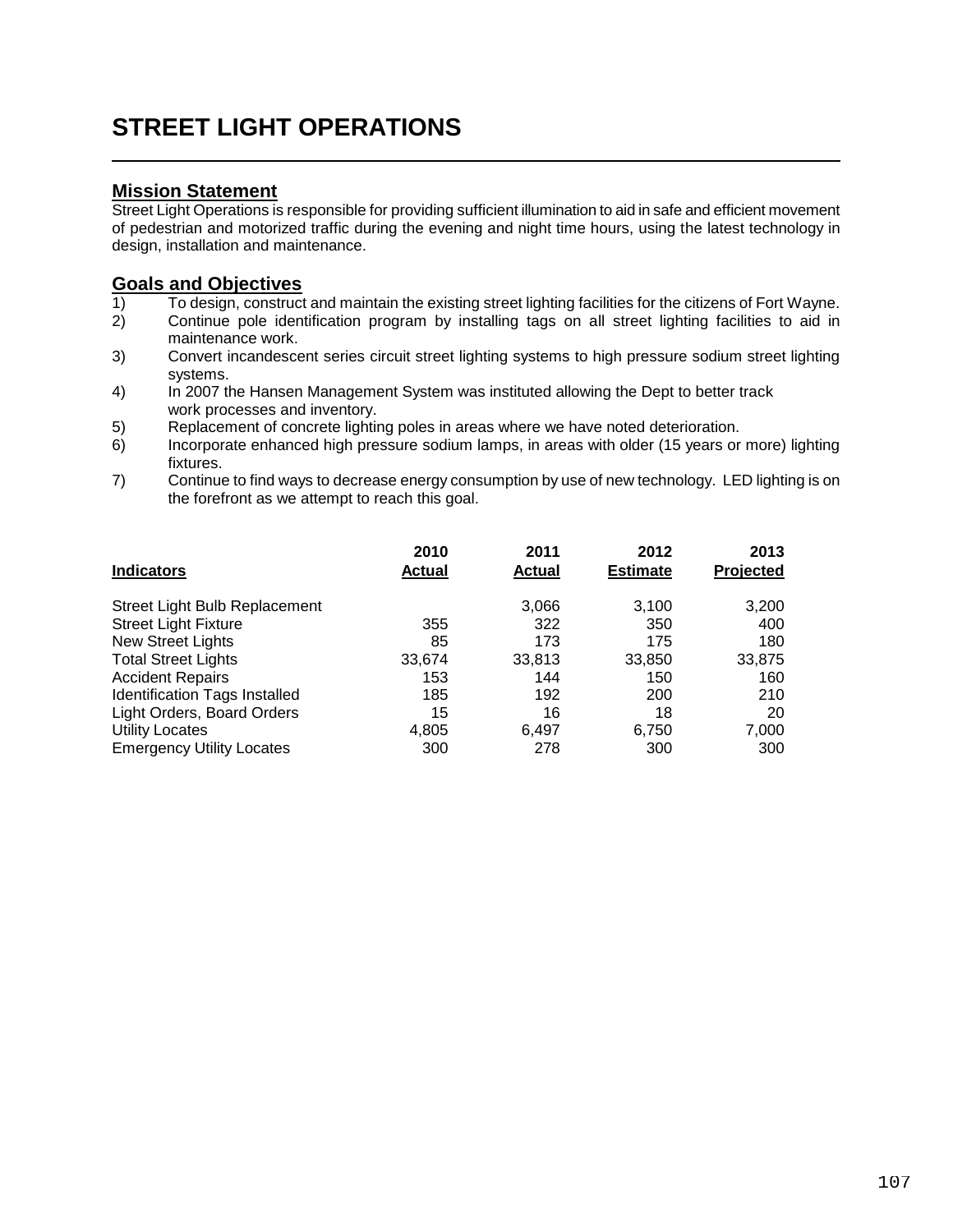# **TRANSPORTATION ADMINISTRATION & SUPPORT**

The functions of this group are varied, and generally fall within three department subsets: a surveying-drafting-inspection group; a permit and plan review group; and an administrativeclerical group.

Department staff provides surveying, drafting, and inspection services necessary for the successful completion of street, curb, and sidewalk projects. Employees in this group also assess and report on pavement condition in order to maintain and update our pavement management system.

Other employees in this department are responsible for fielding a variety of other customer service requests, responses, and interactions. These responsibilities include permit functions; plan review of developer projects; investigation and reporting functions; data base maintenance activities; blueprint reproduction services; right of way acquisition functions; and general customer service activities.

Department personnel also provide financial management, budgeting, purchasing, payroll, and clerical support services needed within the Transportation division.

### **Objectives:**

- provide surveying, drafting, and inspection services to insure adherence to specifications, to insure contract compliance, and to facilitate completion of neighborhood capital projects
- maintain and update the Pavement Management System, in compliance with GASB 34 reporting requirements
- respond to all citizens requests falling within our jurisdiction

Department personnel respond to citizen requests such as removing vegetation obstructions, policing construction sites, enforcing sign restrictions, requiring snow removal, investigating reported hazards and infrastructure failures, assisting with locating property lines, determining project feasibility, and a variety of other requests. For 2011, 1,359 documented requests were processed and resolved by department staff. 1,817 inspections were performed for this activity.

insure that all excavations in the rights-of-way are properly restored

Staff closely monitors the permit restoration process in order to try and insure that cuts are permanently restored within 45 days of cut completion for the period April 1st – October 31st. During 2011, 2158 permits were issued. Only 35% of these cuts met our 45 day completion specification, so we will again direct more of our focus to correcting this problem. Excavation permit receipts for 2011 totaled \$233,156. During 2011, 5183 inspections were performed for this type of permit.

 insure that all non-City funded construction occurring in the rights-of-way adheres to City engineering standards and specifications

The department issues drive approach permits, sidewalk permits, and parking lot permits, to insure that City standards are followed. Multiple Inspections are performed during the permit review process, during construction, and upon completion. During 2011, 320 permits were issued, and permit receipts totaled \$21,175. During 2011, 576 inspections were performed for this type of permit.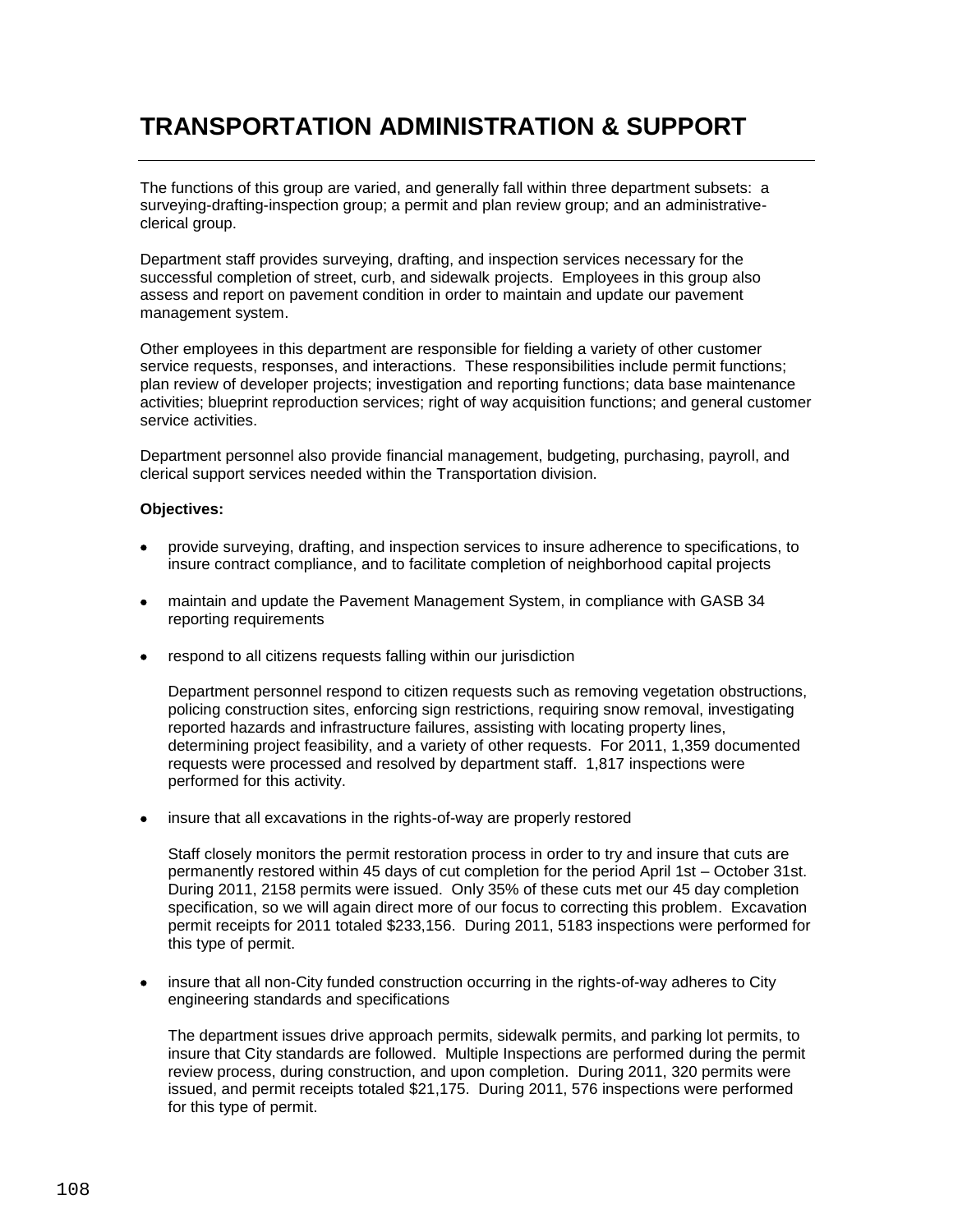insure that temporary restrictions and/or street closures are properly barricaded with appropriate warning signs and traffic control devices

These permits are used to insure that proper and safe signing occurs whenever an obstruction is present within the traveled way. For 2011 475 permits were issued, and permit receipts equaled \$22,560. For 2011, 297 inspections were performed for this type of permit.

 facilitate project planning by providing meaningful, appropriate, and accurate financial data to public works decision makers

Funding availability is critical to project development. Major funds and programs tracked include the MVH fund, LR&S fund, CEDIT fund, infrastructure bond funds, and the district neighborhood capital improvement funds.

 Timely perform necessary right of way acquisitions in advance of planned construction so as to not delay anticipated construction commencement dates

The amount of effort necessary for right of way and easement acquisitions has increased dramatically with the relatively recent emphasis on expanding our trail network.

timely process all construction project payables and receivables

Department staff strives to have vendors paid within 30 days of the vendor's invoice date, including mailing time. Payments are reviewed for compliance with this goal and performance tracked. During 2011, 742 pay vouchers were processed totaling \$10,216,374 in payments. Vendors received checks within 30 days of their invoice dates 89% of the time. The average length of time from invoice date until vendor receipt of payment was 20 days. The median number of days from invoice date until vendor receipt of payment was 16 days.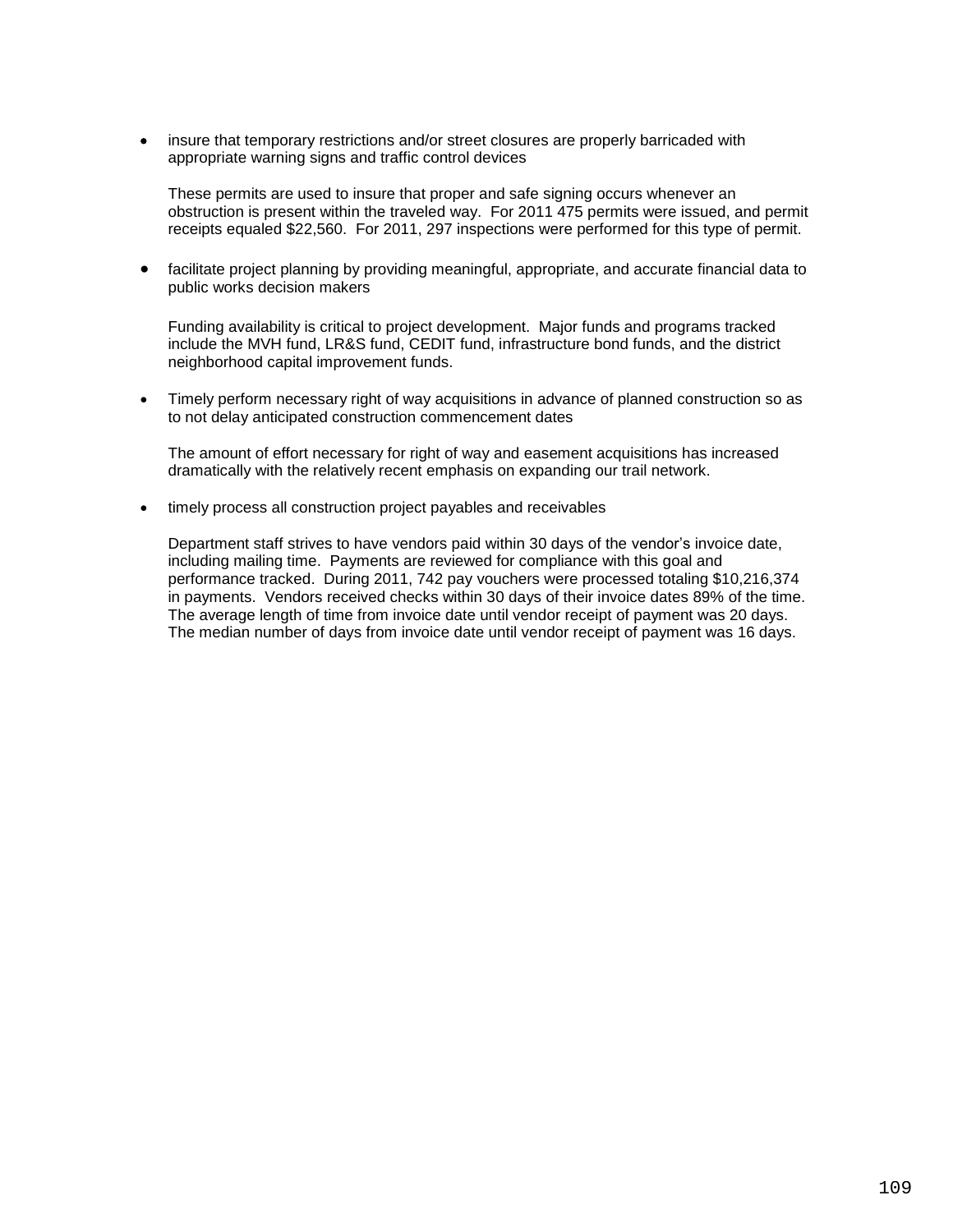|                                     | 2011<br><b>ACTUAL</b> | 2012 ACTUAL<br>THRU 30-Jun-<br>2012 | 2012 REVISED<br><b>BUDGET</b> | 2013<br><b>SUBMITTED</b> | \$ INCREASE<br>(DECREASE)<br><b>FROM 2012</b><br><b>REVISED</b> | % CHANGE<br><b>FROM 2012</b><br><b>REV TO 2013</b> |
|-------------------------------------|-----------------------|-------------------------------------|-------------------------------|--------------------------|-----------------------------------------------------------------|----------------------------------------------------|
| 5111 TOTAL WAGES                    | 2,573,583             |                                     | 2,074,174                     | 2,376,731                | 302,557                                                         | 14.59%                                             |
| 5131 PERF - EMPLOYERS SHARE         | 171,247               |                                     | 205,737                       | 209,903                  | 4,166                                                           |                                                    |
| 5132 FICA                           | 150,182               |                                     | 158,216                       | 163,528                  | 5,312                                                           |                                                    |
| 5134 LIFE MEDICAL & HEALTH INSURAN  | 418,200               |                                     | 483,800                       | 483,800                  |                                                                 |                                                    |
| 5136 UNEMPLOYMENT COMPENSATION      | 2,096                 |                                     | 2,068                         | 2,137                    | 69                                                              |                                                    |
| 5137 WORKERS COMP INSURANCE         | 31,364                |                                     | 23,277                        | 19,470                   | (3,807)                                                         |                                                    |
| 513A PERF - EMPLOYEES/PD BY CITY    | 60,785                |                                     | 61,612                        | 62,863                   | 1,251                                                           |                                                    |
| 513R RETIREES HEALTH INSURANCE      | 40,800                |                                     | 47,200                        | 59,000                   | 11,800                                                          |                                                    |
| 5161 WAGE SETTLEMENT/SEVERANCE PAY  | 18,409                |                                     |                               |                          |                                                                 |                                                    |
| <b>Total 5100</b>                   | \$3,466,665           | \$1,497,381                         | \$3,056,084                   | \$3,377,432              | \$321,348                                                       | 10.52%                                             |
| 5212 STATIONERY & PRINTED FORMS     | 433                   |                                     | 725                           | 725                      |                                                                 |                                                    |
| 5213 COMPUTER SUPPLIES              | 2,516                 |                                     | 2,230                         | 2,230                    |                                                                 |                                                    |
| 5214 SAFETY ITEMS/SUPPLIES          | 4,922                 |                                     | 5,180                         | 5,180                    |                                                                 |                                                    |
| 5219 OTHER OFFICE SUPPLIES          | 9,897                 |                                     | 15,510                        | 13,350                   | (2, 160)                                                        |                                                    |
| 522A SUPPLIES - FLOOD/SNOW - EMERG  | 291                   |                                     |                               |                          |                                                                 |                                                    |
| 5231 GASOLINE                       | 29,435                |                                     | 35,160                        | 35,041                   | (119)                                                           |                                                    |
| 5232 DIESEL FUEL / FUEL OIL         | 8,635                 |                                     | 6,904                         | 5,932                    | (972)                                                           |                                                    |
| 5243 RECREATION SUPPLIES            |                       |                                     | 100                           | 100                      |                                                                 |                                                    |
| 5246 HOUSEHOLD & CLEANING SUPPLIES  | 1,652                 |                                     | 2,425                         | 2,425                    |                                                                 |                                                    |
| 5261 BLDG REPAIR & MAINT MATERIALS  | 491                   |                                     | 400                           | 400                      |                                                                 |                                                    |
| 5263 OTHER EQUIPMENT REPAIR PARTS   | 471                   |                                     | 1,380                         | 600                      | (780)                                                           |                                                    |
| 5274 SALT                           |                       |                                     | 700,000                       | 350,000                  | (350,000)                                                       |                                                    |
| 5291 SMALL TOOLS                    | 3,236                 |                                     | 1,980                         | 1,980                    |                                                                 |                                                    |
| 5299 OTHER MATERIALS & SUPPLIES     | 22,798                |                                     | 22,160                        | 23,360                   | 1,200                                                           |                                                    |
| 52AA IN HOUS STOCK                  | 314,749               |                                     | 334,590                       | 334,295                  | (295)                                                           |                                                    |
| Total 5200                          | \$399,527             | \$713,969                           | \$1,128,744                   | \$775,618                | (\$353,126)                                                     | $-31.28%$                                          |
| 5314 CONSULTANT SERVICES            | 29,782                |                                     |                               |                          |                                                                 |                                                    |
| 5317 INSTRUCTIONAL SERVICES         | 519                   |                                     | 4,600                         | 4,600                    |                                                                 |                                                    |
| 531E RANDOM DRUG TESTS              |                       |                                     | 300                           | 300                      |                                                                 |                                                    |
| 531J TECHNICAL SERVICES             |                       |                                     | 800,000                       | $\sim 100$               | (800,000)                                                       |                                                    |
| 531K SEMINAR FEES                   | 760                   |                                     | 2,280                         | 2,280                    |                                                                 |                                                    |
| 531M SECURITY SERVICES              | 289                   |                                     | 280                           | 280                      |                                                                 |                                                    |
| 531R ADMIN SERVICES POOL            | 2,224                 |                                     |                               |                          |                                                                 |                                                    |
| 5321 FREIGHT EXPRESS & DRAYAGE      | $\sim$ 10 $\pm$       |                                     | 200                           | 200                      |                                                                 |                                                    |
| 5322 POSTAGE                        | 3,695                 |                                     | 5,311                         | 3,873                    | (1, 438)                                                        |                                                    |
| 5323 TELEPHONE & TELEGRAPH          | 15,964                |                                     | $\sim 100$ m $^{-1}$          | $\sim 100$ km s $^{-1}$  |                                                                 |                                                    |
| 5324 TRAVEL EXPENSES                | 1,593                 |                                     | 4,370                         | 4,010                    | (360)                                                           |                                                    |
| 5326 MILEAGE                        | 132                   |                                     | $\sim 100$ m $^{-1}$          |                          |                                                                 |                                                    |
| 532C CELL PHONE                     | 11,050                |                                     | 10,644                        | 11,364                   | 720                                                             |                                                    |
| 532L LONG DISTANCE CHARGES          | 181                   |                                     | $\sim$                        |                          |                                                                 |                                                    |
| 5331 PRINTING OTHER THAN OFFC SUPPL | 651                   |                                     | 1,200                         | 1,100                    | (100)                                                           |                                                    |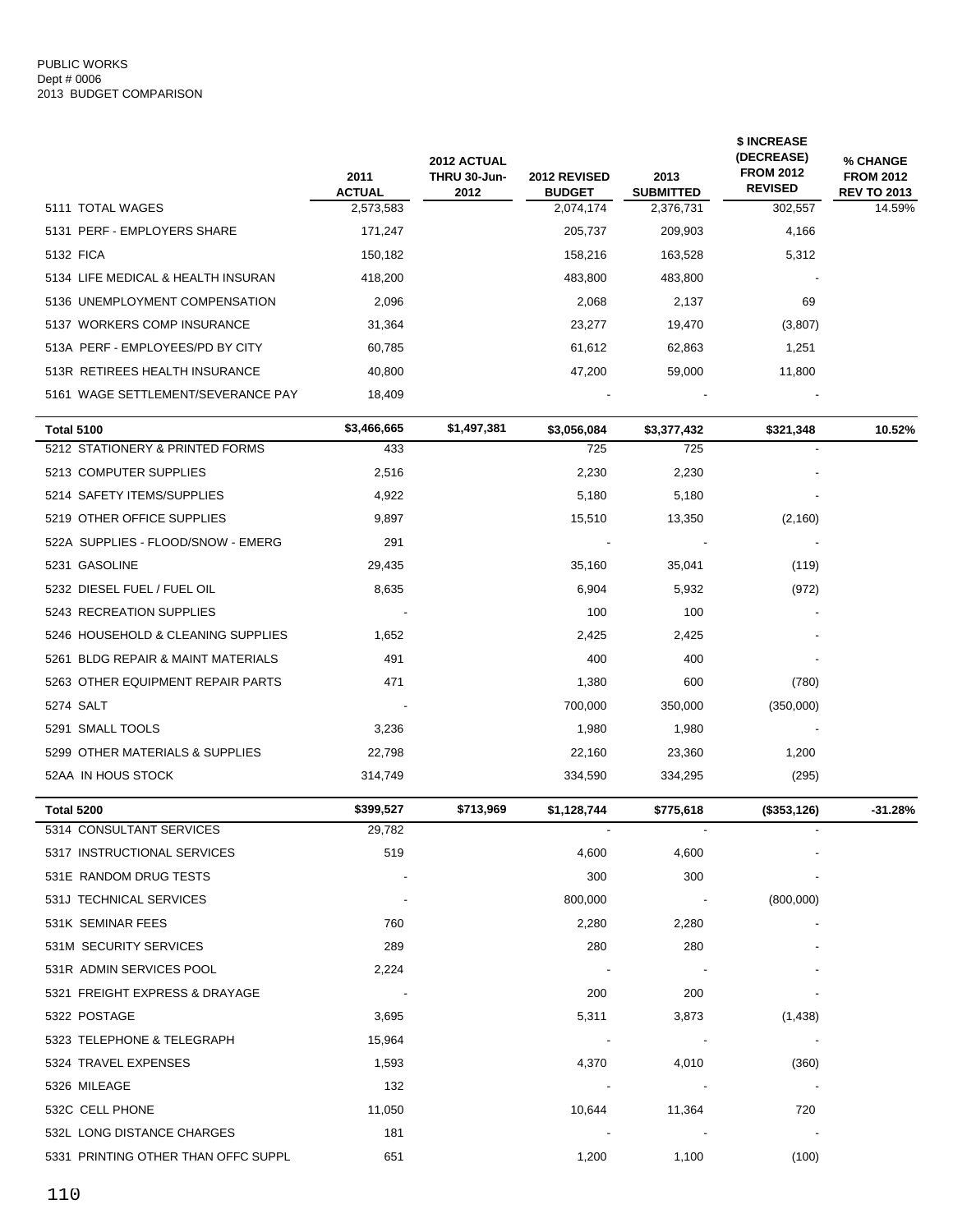#### PUBLIC WORKS Dept # 0006 2013 BUDGET COMPARISON

|                                     | 2011                | 2012 ACTUAL<br>THRU 30-Jun- | <b>2012 REVISED</b>  | 2013                    | \$ INCREASE<br>(DECREASE)<br><b>FROM 2012</b><br><b>REVISED</b> | % CHANGE<br><b>FROM 2012</b> |
|-------------------------------------|---------------------|-----------------------------|----------------------|-------------------------|-----------------------------------------------------------------|------------------------------|
| 5332 PUBLIC OF LEGAL NOTICES/ADVTER | <b>ACTUAL</b><br>93 | 2012                        | <b>BUDGET</b><br>440 | <b>SUBMITTED</b><br>440 |                                                                 | <b>REV TO 2013</b>           |
| 5333 PHOTOGRAPHY & BLUEPRINTING     |                     |                             | 300                  | 300                     |                                                                 |                              |
| 533A SERVICES - FLOOD               | 51,748              |                             |                      |                         |                                                                 |                              |
| 5342 LIABILITY INSURANCE            | 21,778              |                             | 27,077               | 25,337                  | (1,740)                                                         |                              |
| 5351 ELECTRICITY                    | 13,538              |                             | 12,810               | 12,810                  |                                                                 |                              |
| 5352 NATURAL GAS                    | 6,333               |                             | 8,271                | 6,580                   | (1,691)                                                         |                              |
| 5353 WATER                          | 1,175               |                             | 1,440                | 1,440                   |                                                                 |                              |
| 5354 SEWAGE                         | 1,341               |                             | 1,320                | 1,320                   |                                                                 |                              |
| 5355 PUBLIC LIGHTING ELECTRICITY    | 721,724             |                             | 658,608              | 830,320                 | 171,712                                                         |                              |
| 5356 SOLID WASTE DISPOSAL           | 2,114               |                             | 4,400                | 4,400                   |                                                                 |                              |
| 5359 STORM WATER SEWER              | 263                 |                             | 360                  | 360                     |                                                                 |                              |
| 535N STORAGE COSTS                  | 2,490               |                             | 1,800                | 1,800                   |                                                                 |                              |
| 5361 CONTRACTED BLDG & STRUCT REPAI |                     |                             | 1,500                | 1,500                   |                                                                 |                              |
| 5363 CONTRACTED OTHER EQUIPMT REPAI | 1,624               |                             | 3,385                | 3,385                   |                                                                 |                              |
| 5365 JANITORIAL & LAUNDRY SERVICE   | 2,480               |                             |                      |                         |                                                                 |                              |
| 5369 CONTRACTED SERVICE             | 276,936             |                             | 172,060              | 220,920                 | 48,860                                                          |                              |
| 536B CONTRACTED STREET LIGHT REPAIR | 921,662             |                             | 868,133              | 899,836                 | 31,703                                                          |                              |
| 536F CONTRACTED FLOOD CONTROL       | 77,650              |                             | 34,950               | 34,950                  |                                                                 |                              |
| 536N GARAGE CONTRACT - NONTARGET    | 3,189               |                             | 2,836                | 1,302                   | (1,534)                                                         |                              |
| 536T GARAGE CONTRACT - TARGET       | 44,136              |                             | 55,267               | 51,747                  | (3,520)                                                         |                              |
| 5374 OTHER EQUIPMENT RENTAL         | 4,932               |                             | 8,664                | 8,664                   |                                                                 |                              |
| 5377 CC BUILDING PARKING            | 1,200               |                             |                      |                         |                                                                 |                              |
| 5391 SUBSCRIPTIONS AND DUES         | 1,915               |                             | 3,120                | 3,120                   |                                                                 |                              |
| 5392 LICENSES                       | 6,153               |                             | 3,400                | 3,400                   |                                                                 |                              |
| 5399 OTHER SERVICES AND CHARGES     | 1,565               |                             | 1,360                | 2,000                   | 640                                                             |                              |
| 539B MASTER LEASE                   | 77,776              |                             | 62,510               | 42,235                  | (20, 275)                                                       |                              |
| Total 5300                          | \$2,310,653         | \$1,099,151                 | \$2,763,196          | \$2,186,173             | (\$577,023)                                                     | $-20.88%$                    |
| 5425 PURCHASE OF FIXED EQUIPMENT    |                     |                             |                      | 6,000                   | 6,000                                                           |                              |
| 5431 CONSTRUCTION FEES - GROUND & S |                     |                             | 2,700,000            |                         | (2,700,000)                                                     |                              |
| 5443 PURCHASE OF OFFICE EQUIPMENT   | 3,494               |                             | 4,000                |                         | (4,000)                                                         |                              |
| 5444 PURCHASE OF OTHER EQUIPMENT    | 16,027              |                             | 14,000               | 50,000                  | 36,000                                                          |                              |
| 5445 PURCHASE OF COMPUTER EQUIP     |                     |                             | 2,000                |                         | (2,000)                                                         |                              |
| Total 5400                          | \$19,521            | \$5,587                     | \$2,720,000          | \$56,000                | (\$2,664,000)                                                   | $-97.94%$                    |
| <b>Total</b>                        | \$6,196,366         | \$3,316,087                 | \$9,668,024          | \$6,395,223             | (\$3,272,801)                                                   | $-33.85%$                    |